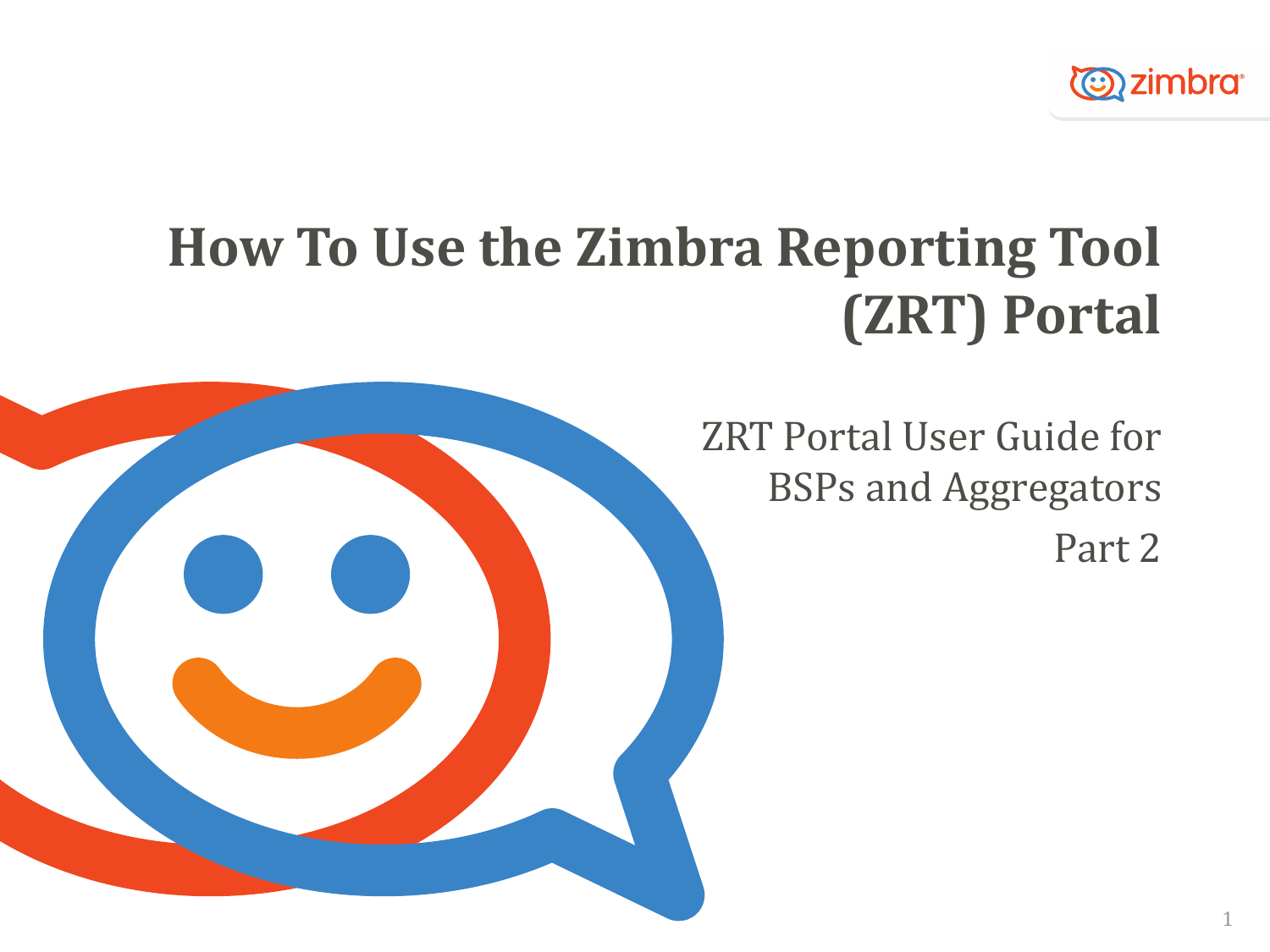

**The ZRT Tool does not run on 1st thru the 3rd of Every Month it runs the entire month if the CRON JOB is set up correctly**

**- When looking at the ZRT it is best that you put the last day of the Month in the "As of Date" (see below)**



## **Usage Reports**

## **View Usage**

This is a detailed summary of meter usage. Click on a column header to sort that column. Changing the date shows the usage totals for the statement period containing the chosen date. Click the download link to view the usage events for that meter during that statement period.

Product Family 2 Zimbra Collaboration Suite ▼ As of Date 2 Jan 31, 2015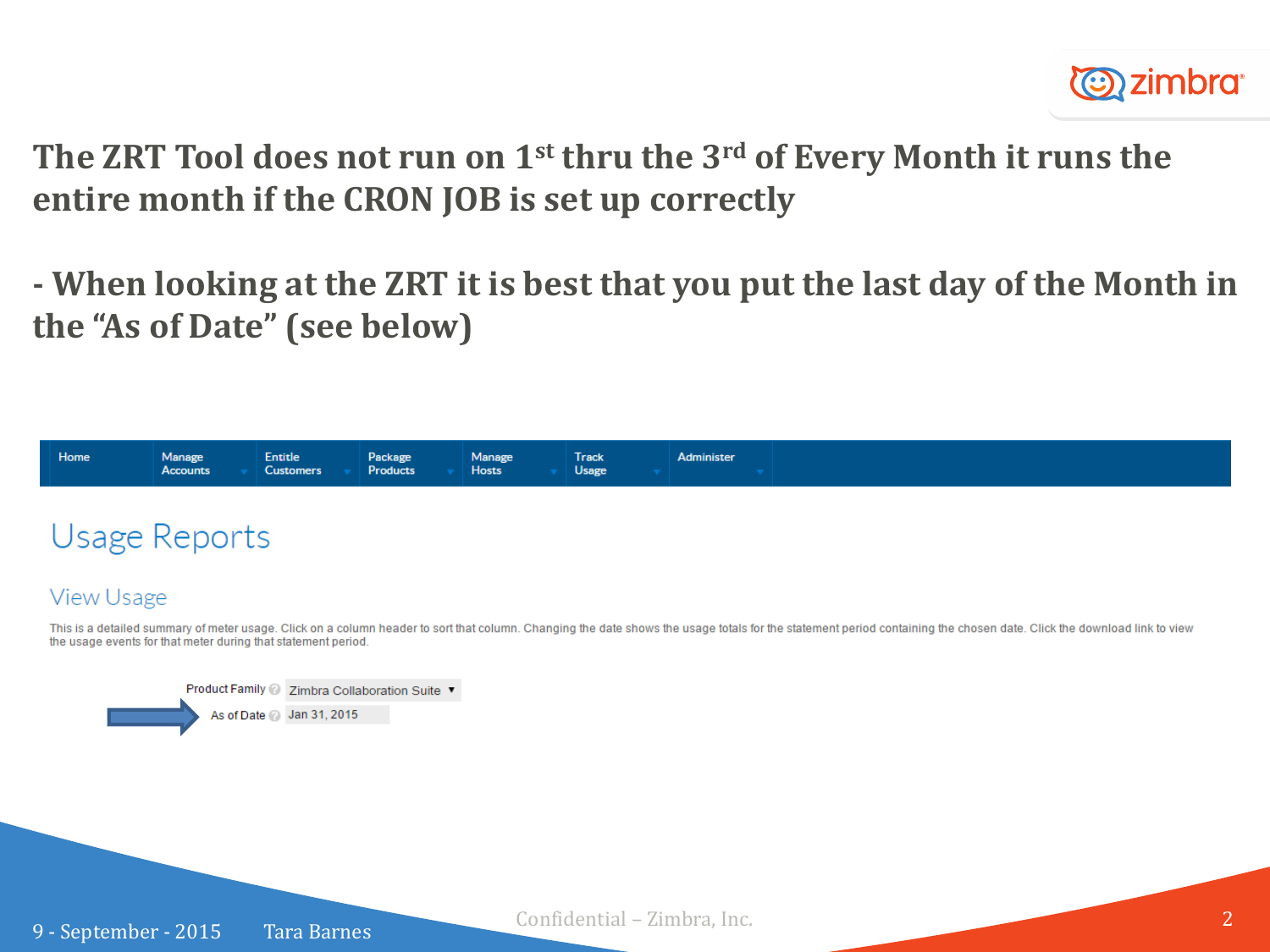## **An Example for January below when selecting the (C)** zimbra **last day of the month as the reporting date will show the last collected usage number, once you selected and download the usage you will see all reported usage for the entire month.**

## **View Usage**

This is a detailed summary of meter usage. Click on a column header to sort that column. Changing the date shows the usage totals for the statement period containing the chosen date the usage events for that meter during that statement period.





| <b>Meter</b>                                            | Unit     |      |      | Actual Use Entitled Overage (since statement) Overage (since reset) % |              |            | Interval/Reset Period             |              |
|---------------------------------------------------------|----------|------|------|-----------------------------------------------------------------------|--------------|------------|-----------------------------------|--------------|
| <b>Business Email Edition</b><br>Download               | Accounts |      | 4000 | 0                                                                     | 0            | $\Omega$   | 1 Month/1 Month   Jan 01, 2015-   | Feb 01, 2015 |
| <b>Business Email Plus Edition Accounts</b><br>Download |          |      | 1000 |                                                                       | $\mathbf{0}$ |            | 0 1 Month/1 Month Jan 01, 2015-   | Feb 01, 2015 |
| <b>EWS Usage</b><br>Download                            | Accounts | 0    | 1000 | 0                                                                     | $\Omega$     | $\Omega$   | 1 Month/1 Month   Jan 01, 2015-   | Feb 01, 2015 |
| <b>Professional Email Edition</b><br>Download           | Accounts | 3521 | 1000 | 2521                                                                  | 2521         |            | 352 1 Month/1 Month Jan 01, 2015- | Feb 01, 2015 |
| <b>Standard Email Edition</b><br>Download               | Accounts |      | 1000 | 0                                                                     |              | $^{\circ}$ | 1 Month/1 Month   Jan 01, 2015-   | Feb 01, 2015 |

#### **Download summary**

9 - September - 2015 Tara Barnes

Confidential – Zimbra, Inc. 3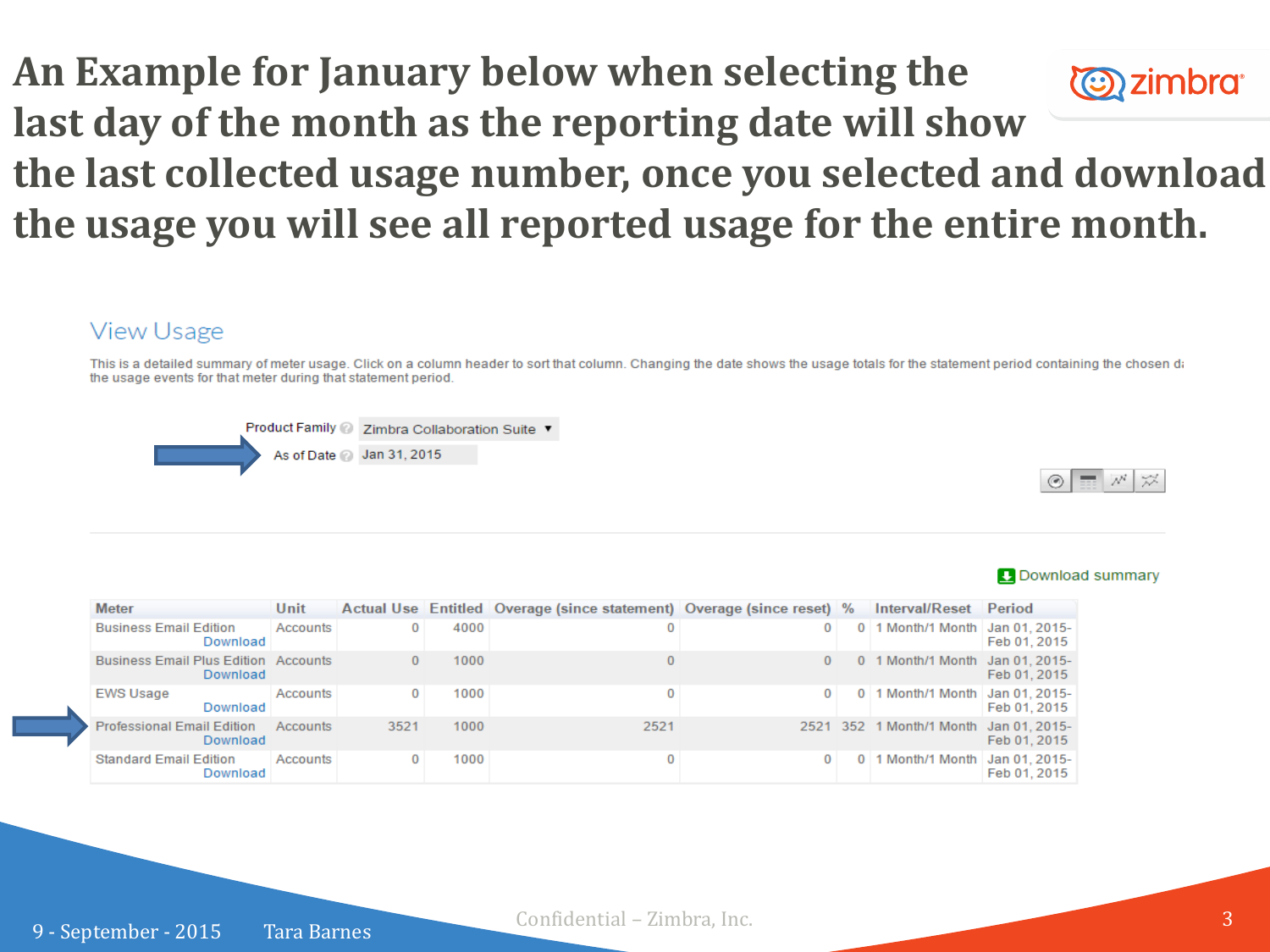# **You will now need to click Ozimbra download under the Email Edition that has usage**

### **View Usage**

This is a detailed summary of meter usage. Click on a column header to sort that column. Changing the date shows the usage totals for the statement period containing the chosen date the usage events for that meter during that statement period.

Product Family 2 Zimbra Collaboration Suite ▼

As of Date 2 Jan 31, 2015



| <b>Meter</b>                                            | Unit     |      |      | Actual Use Entitled Overage (since statement) Overage (since reset) % |          | Interval/Reset                         | Period       |
|---------------------------------------------------------|----------|------|------|-----------------------------------------------------------------------|----------|----------------------------------------|--------------|
| <b>Business Email Edition</b><br>Download               | Accounts | 0    | 4000 |                                                                       |          | 0 1 Month/1 Month Jan 01, 2015-        | Feb 01, 2015 |
| <b>Business Email Plus Edition Accounts</b><br>Download |          | 0    | 1000 |                                                                       | $\Omega$ | 0 1 Month/1 Month Jan 01, 2015-        | Feb 01, 2015 |
| <b>EWS Usage</b><br>Download                            | Accounts | 0    | 1000 | 0                                                                     | $\Omega$ | 0 1 Month/1 Month   Jan 01, 2015-      | Feb 01, 2015 |
| <b>Professional Email Edition</b><br>Download           | Accounts | 3521 | 1000 | 2521                                                                  |          | 2521 352 1 Month/1 Month Jan 01, 2015- | Feb 01, 2015 |
| <b>Standard Email Edition</b><br>Download               | Accounts | 0    | 1000 |                                                                       |          | 0 1 Month/1 Month   Jan 01, 2015-      | Feb 01, 2015 |

#### **Download summary**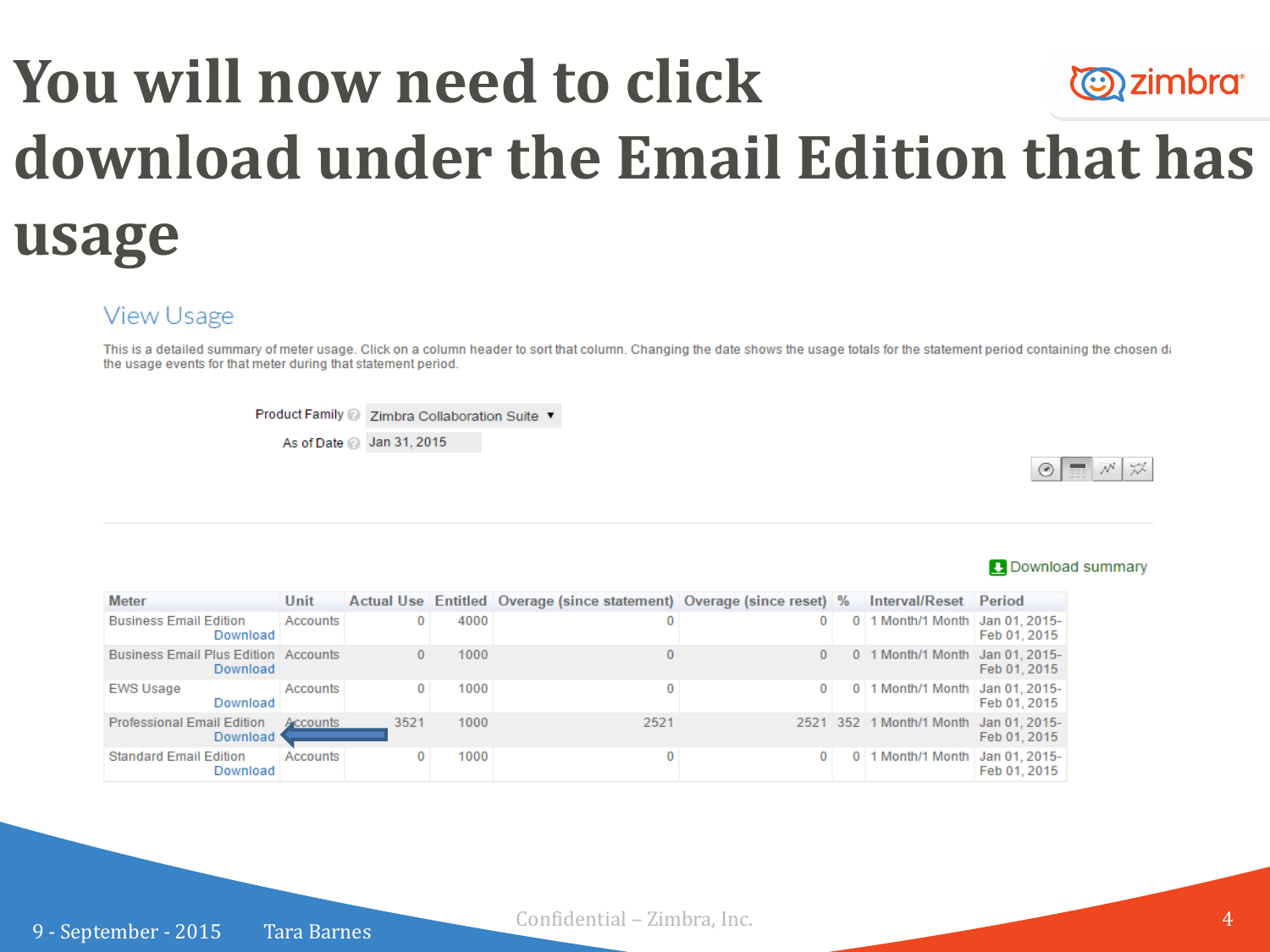- This will bring up a Excel Spreadsheet to view the usage
- There is a CRON JOB in the installation of the ZRT TOOL that



- when installed properly allows the ZRT TOOL run approximately every 3 days
- When you view the Excel Download you will be able to see how many times the ZRT TOOL ran during the month and what server it is reporting on.

| <b>Transaction Time</b> |                                                     | Received Time |  | Count | Acquisition ID   Consumer ID   Device ID   Server ID |  |                          |
|-------------------------|-----------------------------------------------------|---------------|--|-------|------------------------------------------------------|--|--------------------------|
|                         | 2015-01-25 723:26:40.-0800 2015-01-25 723:26:56.-08 |               |  | 3521  |                                                      |  | tdc-fi-Idap MJZJYMDT7U5B |

• This example shows that the tool only ran 1 time in January (\*indicating the CRON JOB is not working)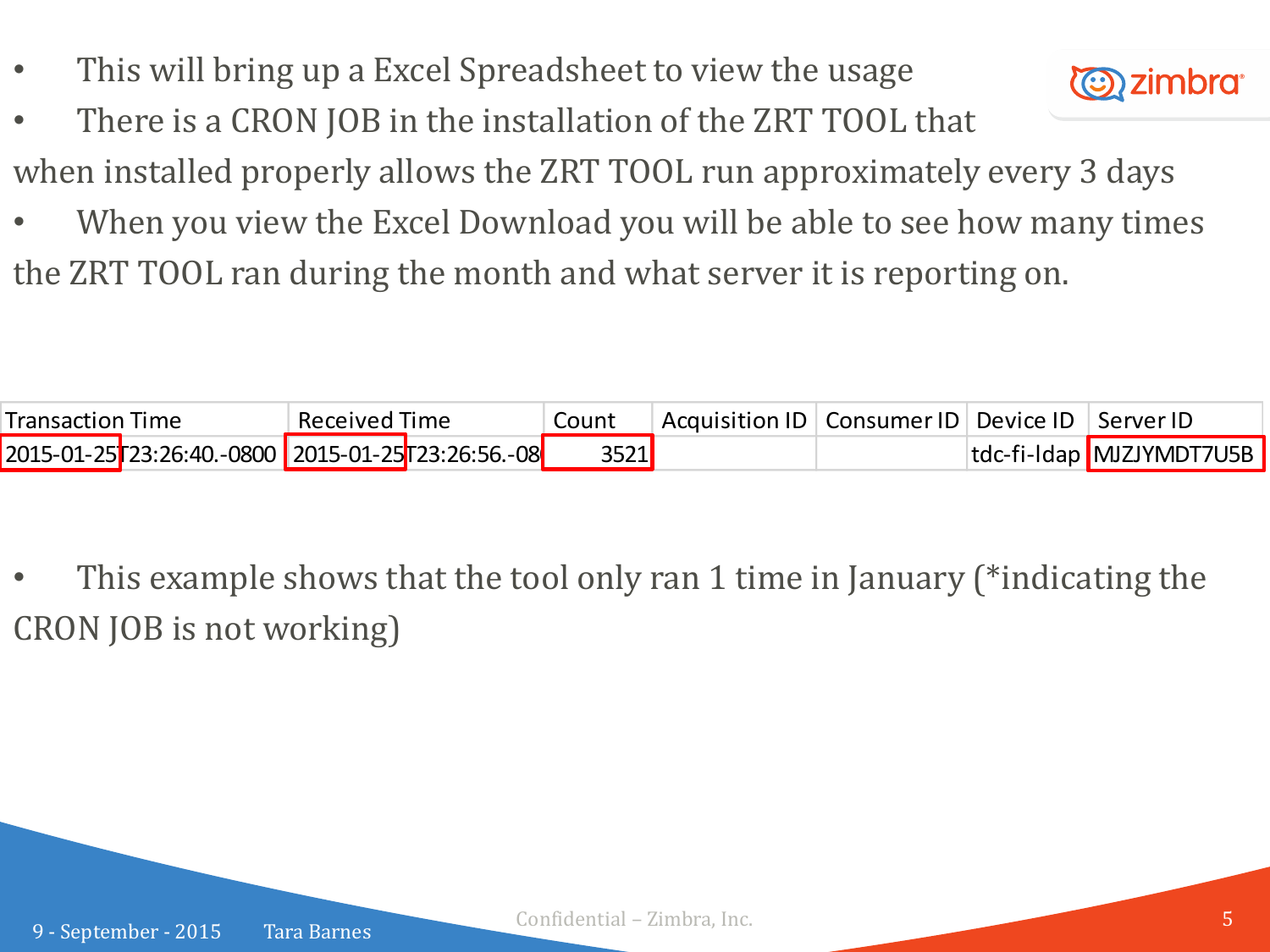I am going to show you February as another example because the ZRT TOOL ran multiple times



#### **Usage Reports View Usage** This is a detailed summary of meter usage. Click on a column header to sort that column. Changing the date shows the usage totals for the statement period containing the chosen date. the usage events for that meter during that statement period. Product Family <sup>©</sup> Zimbra Collaboration Suite ▼ As of Date 2 Feb 28, 2015  $\circ$   $\pi$   $\pi$   $\approx$ **Download summary Meter** Unit Actual Use Entitled Overage (since statement) Overage (since reset) % Interval/Reset Period **Business Email Edition** Accounts  $\mathbf{0}$ 4000  $\overline{0}$  $\mathbf{0}$ 0 1 Month/1 Month Feb 01, 2015-Download Mar 01, 2015 **Business Email Plus Edition Accounts** 1000  $\overline{0}$ 0 1 Month/1 Month Feb 01, 2015- $\Omega$  $\mathbf{0}$ Download Mar 01, 2015 0 1 Month/1 Month Feb 01, 2015-**EWS Usage**  $\Omega$ Accounts  $\Omega$ 1000  $\Omega$ Download Mar 01, 2015 **Professional Email Edition**  $\overline{0}$ 0 27 1 Month/1 Month Feb 01, 2015-268 1000 **Ccounts** Download Mar 01, 2015 **Standard Email Edition** ccounts 3256 1000 2256 2256 326 1 Month/1 Month Feb 01, 2015-**Download** Mar 01, 2015

9 - September - 2015 Tara Barnes

Confidential – Zimbra, Inc. 6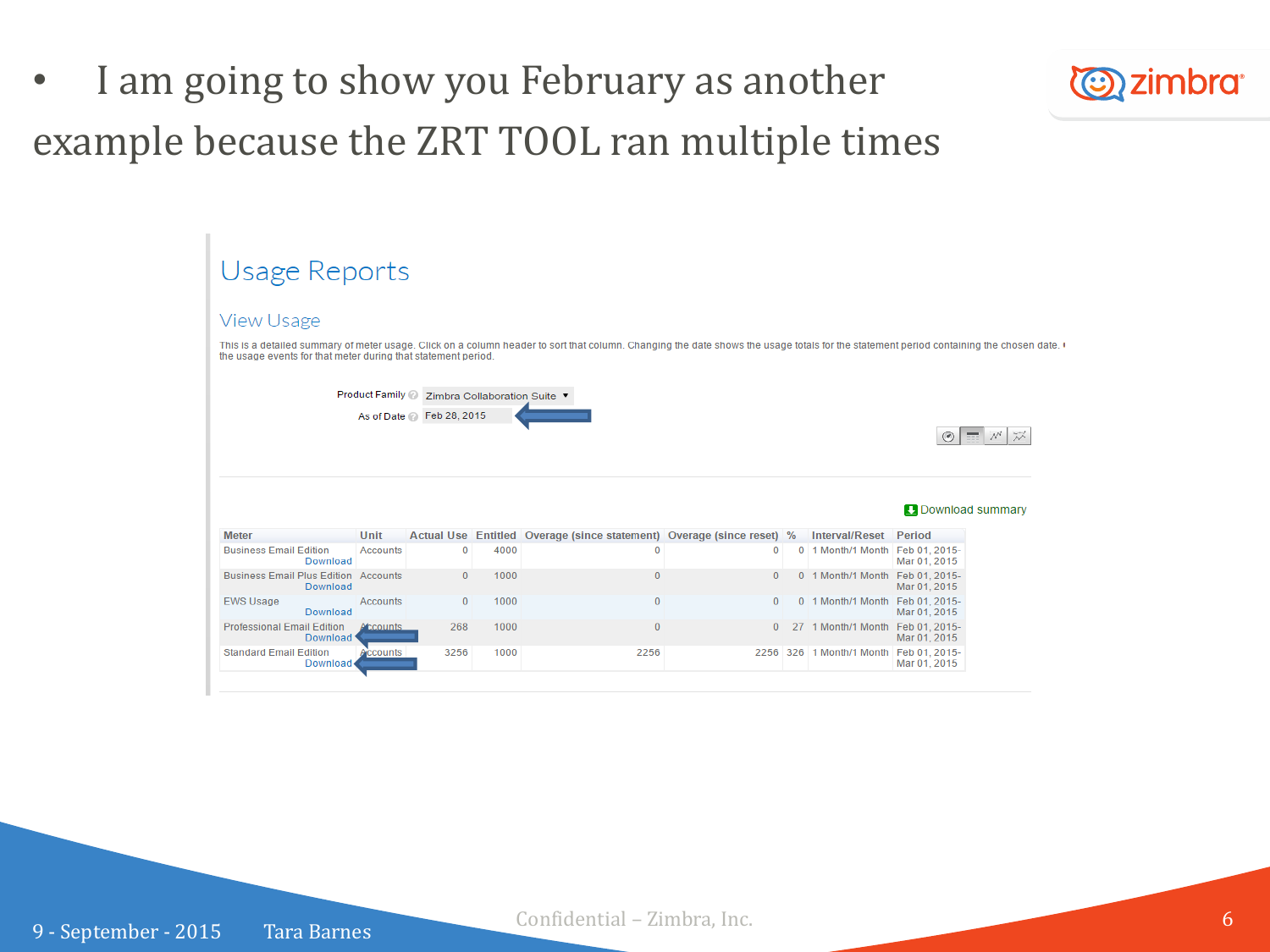# **D**zimbra

# • February Usage

– PE: 268 (high usage)

| <b>Transaction Time</b> | Received Time     | Count | Acquisition ID   Consumer ID   Device ID |  | Server ID                |
|-------------------------|-------------------|-------|------------------------------------------|--|--------------------------|
| February 2, 2015        | February 2, 2015  | 268   |                                          |  | tdc-fi-Idap MJZJYMDT7U5B |
| February 9, 2015        | February 9, 2015  | 268   |                                          |  | tdc-fi-Idap MJZJYMDT7U5B |
| February 9, 2015        | February 9, 2015  | 268   |                                          |  | tdc-fi-Idap MJZJYMDT7U5B |
| February 9, 2015        | February 9, 2015  | 268   |                                          |  | tdc-fi-Idap MJZJYMDT7U5B |
| February 12, 2015       | February 12, 2015 | 268   |                                          |  | tdc-fi-Idap MJZJYMDT7U5B |
| February 15, 2015       | February 15, 2015 | 268   |                                          |  | tdc-fi-Idap MJZJYMDT7U5B |
| February 18, 2015       | February 18, 2015 | 268   |                                          |  | tdc-fi-ldap MJZJYMDT7U5B |
| February 21, 2015       | February 21, 2015 | 268   |                                          |  | tdc-fi-Idap MJZJYMDT7U5B |
| February 24, 2005       | February 24, 2005 | 268   |                                          |  | tdc-fi-ldap MJZJYMDT7U5B |
| February 27, 2015       | February 27, 2015 | 268   |                                          |  | tdc-fi-ldap MJZJYMDT7U5B |
| February 28, 2015       | February 28, 2015 | 268   |                                          |  | tdc-fi-Idap MJZJYMDT7U5B |

## – SE: 3258 (high usage)

| <b>Transaction Time</b> | Received Time     | Count | Acquisition ID | Consumer ID | Device ID | Server ID                |
|-------------------------|-------------------|-------|----------------|-------------|-----------|--------------------------|
| February 2, 2015        | February 2, 2015  | 3257  |                |             |           | tdc-fi-Idap MJZJYMDT7U5B |
| February 9, 2015        | February 9, 2015  | 3253  |                |             |           | tdc-fi-Idap MJZJYMDT7U5B |
| February 9, 2015        | February 9, 2015  | 3253  |                |             |           | tdc-fi-Idap MJZJYMDT7U5B |
| February 9, 2015        | February 9, 2015  | 3253  |                |             |           | tdc-fi-Idap MJZJYMDT7U5B |
| February 12, 2015       | February 12, 2015 | 3254  |                |             |           | tdc-fi-Idap MJZJYMDT7U5B |
| February 15, 2015       | February 15, 2015 | 3254  |                |             |           | tdc-fi-Idap MJZJYMDT7U5B |
| February 18, 2015       | February 18, 2015 | 3255  |                |             |           | tdc-fi-Idap MJZJYMDT7U5B |
| February 21, 2015       | February 21, 2015 | 3258  |                |             |           | tdc-fi-Idap MJZJYMDT7U5B |
| February 24, 2015       | February 24, 2015 | 3257  |                |             |           | tdc-fi-Idap MJZJYMDT7U5B |
| February 27, 2015       | February 27, 2015 | 3256  |                |             |           | tdc-fi-Idap MJZJYMDT7U5B |
| February 28, 2015       | February 28, 2015 | 3256  |                |             |           | tdc-fi-ldap MJZJYMDT7U5B |